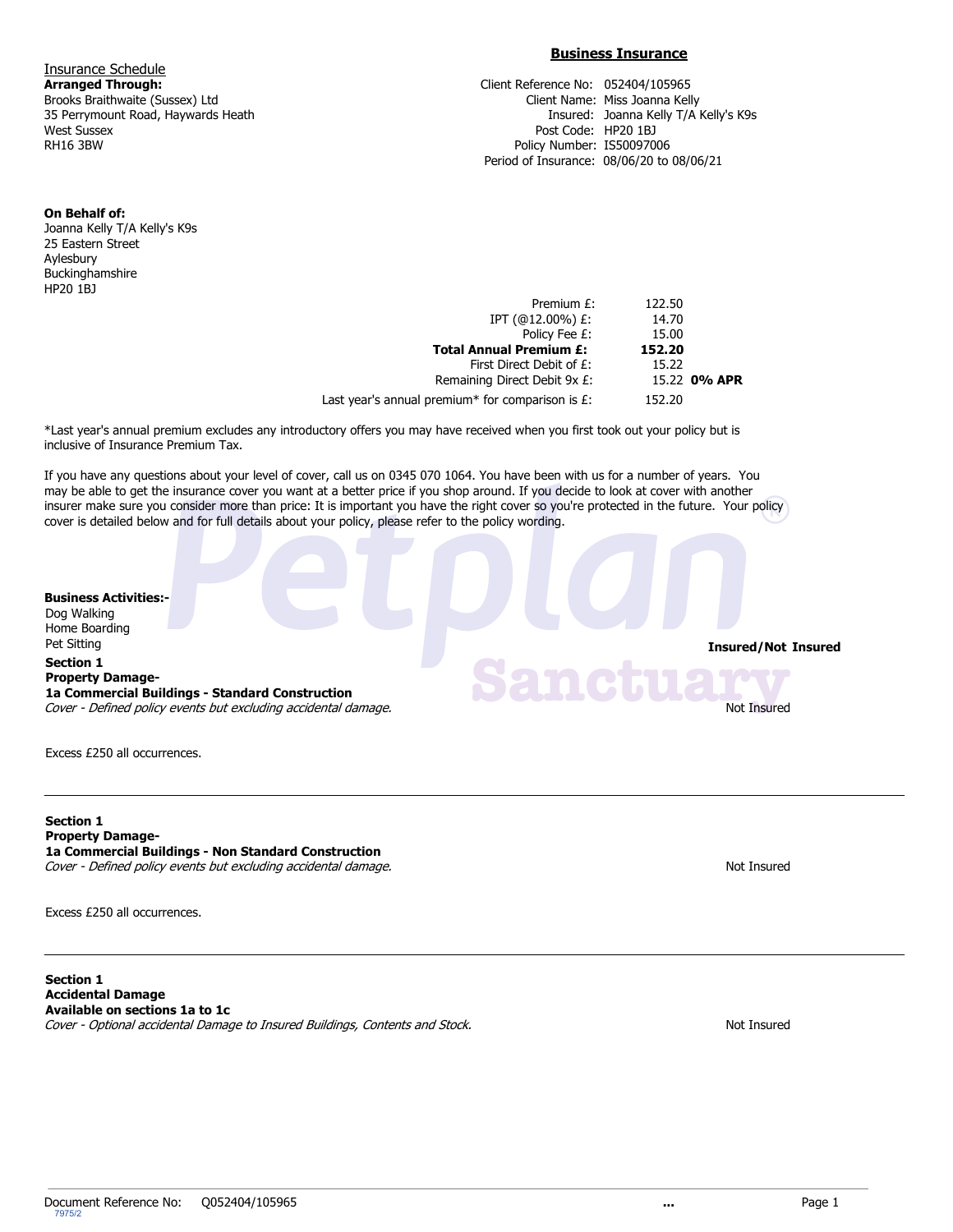| <b>Section 1</b><br><b>Property Damage-</b><br>1b - Contents<br>Cover - Defined policy events but excluding Accidental damage, designed to include Fixtures/<br>Fittings, Office Furniture, Floor Covering, Dog/Cat Beds/Bowls, Portable Heaters, Fire Fighting<br>Equipment etc but excluding items declared under Sections 1c and 1e.<br>Excess £100 each and every claim.                                            | Not Insured |
|-------------------------------------------------------------------------------------------------------------------------------------------------------------------------------------------------------------------------------------------------------------------------------------------------------------------------------------------------------------------------------------------------------------------------|-------------|
| <b>Section 1</b><br><b>Property Damage-</b><br>1c - Stock<br>Cover - Defined policy events but excluding Accidental damage, designed to include your stock<br>including items for resale but, excluding animals at your premises.<br>Excess £100 each and every claim.                                                                                                                                                  | Not Insured |
| <b>Section 1</b><br><b>Property Damage-</b><br>1e - Computer and Other Business Equipment<br>Cover on Insured's Premises Only.<br>Cover - Defined policy events but including Accidental damage, designed to include Computers,<br>Word Processors, VDUs, Keyboards, Printers, Fax Machines, Photocopiers, Telecommunication<br>Equipment, Freezers, Grooming Equipment etc.<br>Excess £100 each and every claim.       | Not Insured |
| <b>Section 2</b><br><b>Business Interruption</b><br>Only available if purchased in conjunction with Sections 1a (Buildings) or 1b (Contents).<br>Cover - designed to cover loss of revenue due to the business being interrupted as a result of an<br>event defined under section 2. Benefit payable up to 12 months following the event and is based<br>upon your annual revenue.<br>Excess £100 each and every claim. | Not Insured |
| <b>Section 3</b><br>Money<br>Designed to cover loss of money by theft, (including cheque, POs and credit card receipts) from<br>your premises or in transit to a bank.<br>Excess £50 each and every claim.                                                                                                                                                                                                              | Not Insured |
| <b>Section 4</b><br><b>Own Goods in Transit</b><br>Designed to cover your own Goods in Transit.<br>Excess £50 each and every claim.                                                                                                                                                                                                                                                                                     | Not Insured |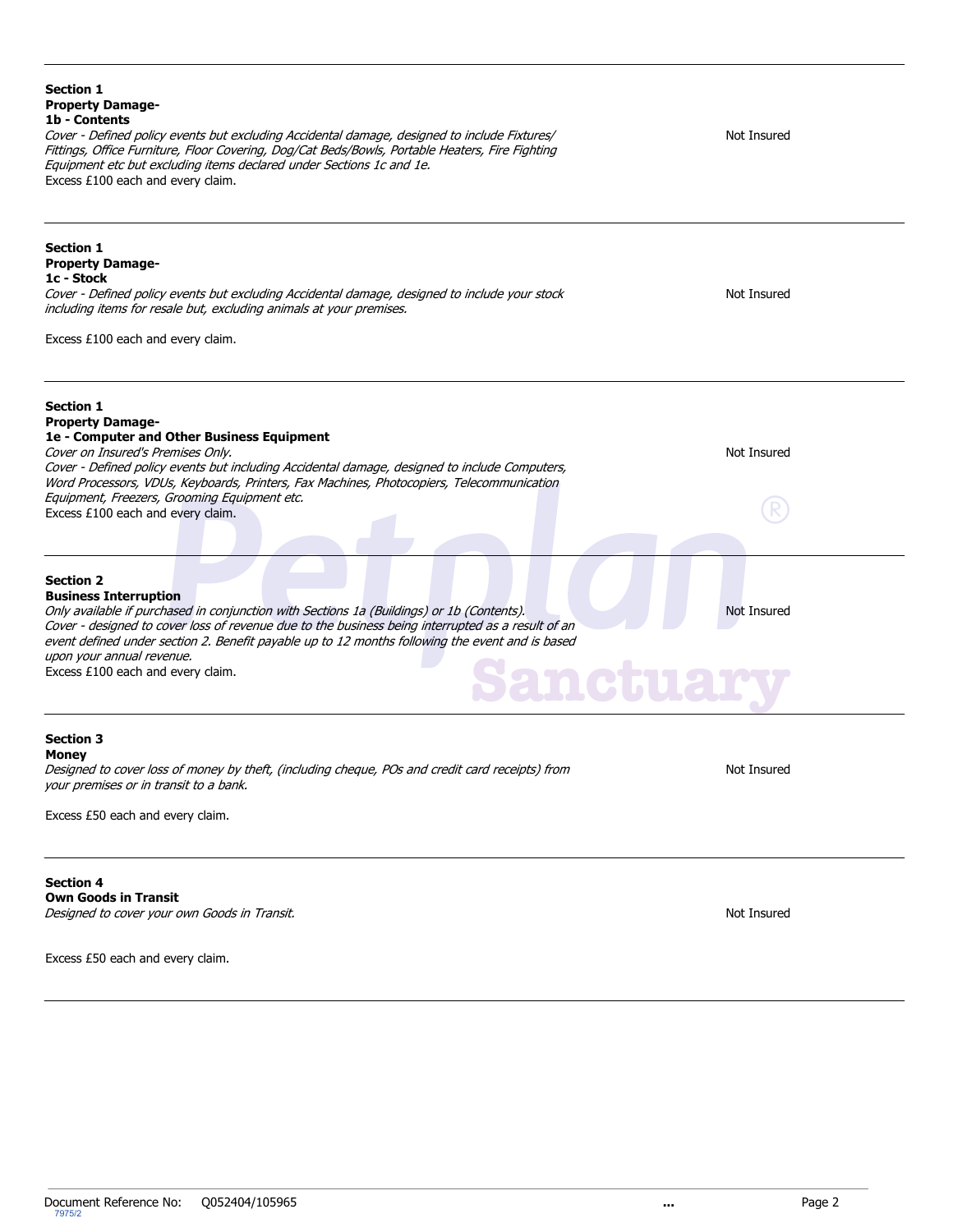Excess £100 each and every claim.

| <b>Section 6a</b><br><b>Loss or Theft of Keys</b><br>Designed to cover loss or theft of keys used in connection with your business (as stated on the<br>Insurance Schedule).                                                                                                                                                                                                                                                                                                                                                                                                                                                                                                         |                       | <b>Insured</b> |
|--------------------------------------------------------------------------------------------------------------------------------------------------------------------------------------------------------------------------------------------------------------------------------------------------------------------------------------------------------------------------------------------------------------------------------------------------------------------------------------------------------------------------------------------------------------------------------------------------------------------------------------------------------------------------------------|-----------------------|----------------|
| Excess £50 each and every claim.                                                                                                                                                                                                                                                                                                                                                                                                                                                                                                                                                                                                                                                     | <b>Sum Insured £:</b> | 10,000         |
|                                                                                                                                                                                                                                                                                                                                                                                                                                                                                                                                                                                                                                                                                      |                       |                |
| <b>Section 7</b><br><b>Employers' Liability</b><br>Cover - The Insured's statutory legal liability to employees and volunteers.                                                                                                                                                                                                                                                                                                                                                                                                                                                                                                                                                      |                       | Not Insured    |
| Employers Liability includes cover for up to 10 persons employed/volunteering/undertaking work<br>experience/providing labour on a self-employed basis/providing labour only as a subcontractor on<br>behalf of the person or business named on this document.<br>Excluding any liability whatsoever in respect of Livery and Equine risks.                                                                                                                                                                                                                                                                                                                                          |                       |                |
| <b>Excess Nil</b>                                                                                                                                                                                                                                                                                                                                                                                                                                                                                                                                                                                                                                                                    |                       |                |
| <b>Section 8</b><br><b>Public Liability</b>                                                                                                                                                                                                                                                                                                                                                                                                                                                                                                                                                                                                                                          |                       | <b>Insured</b> |
| Excluding any injury to the animal owner, or any damage to the animal owner's property caused<br>by or attributable to the owner's animal.<br>Excluding any liability whatsoever in respect of Livery and Equine risks.<br>Excess £250 each and every Third Party Property Damage claim.                                                                                                                                                                                                                                                                                                                                                                                             | <b>Sum Insured £:</b> | 5,000,000      |
| <b>Section 8b</b><br><b>Professional Indemnity Extension</b>                                                                                                                                                                                                                                                                                                                                                                                                                                                                                                                                                                                                                         |                       | <b>Insured</b> |
| Maximum benefit of £100,000 in the policy period.<br>Excess £250 each and every claim.                                                                                                                                                                                                                                                                                                                                                                                                                                                                                                                                                                                               | <b>Sum Insured £:</b> | 100,000        |
| <b>Section 9</b><br><b>Care Custody and Control of Animals</b><br>Plan 4, Capped £1250<br>Section A, Veterinary Fee Benefit, maximum £1250 per animal in the period of insurance<br>Section B, Death Benefit, maximum £1250 per animal in the period of insurance<br>Section C, Loss by theft or straying, maximum £1250 per animal in the period of insurance<br>Section D, Loss of Boarding Fees, maximum £350 per animal in the period of insurance<br>Section E, Advertising and Reward, maximum £350 per animal in the period of insurance<br>Section F, Animals in Transit, maximum £2000 per animal in the period of insurance.<br>Section F Excess £50 each and every claim. |                       | <b>Insured</b> |
| Maximum Total Benefit in the Period of Insurance is £3000.                                                                                                                                                                                                                                                                                                                                                                                                                                                                                                                                                                                                                           | <b>Sum Insured £:</b> | 1,250          |